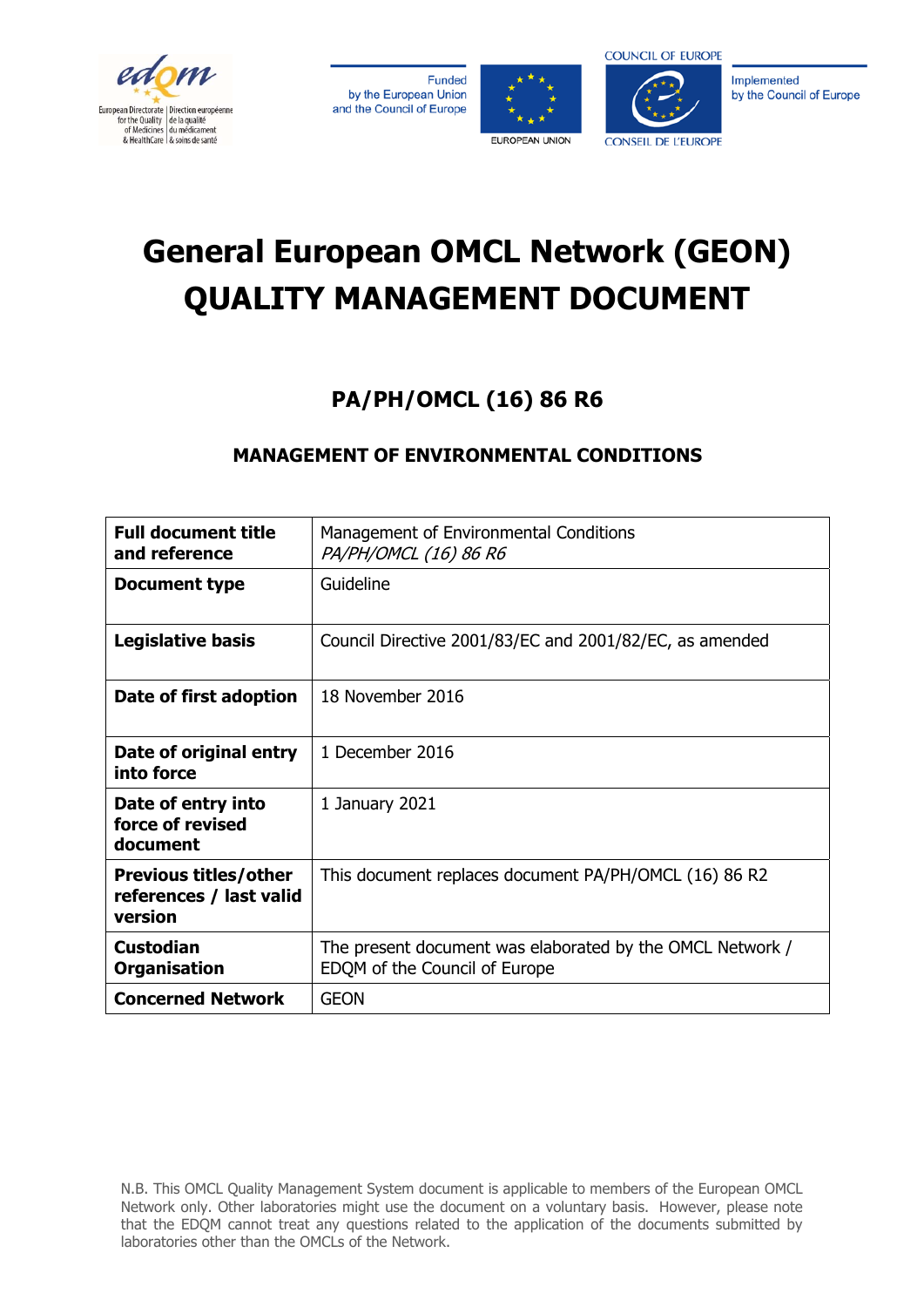#### **MANAGEMENT OF ENVIRONMENTAL CONDITIONS**

**Note: Mandatory requirements in this guideline are defined using the terms «shall» or «must». The use of «should» indicates a recommendation. For these parts of the text, other appropriately justified approaches are acceptable. The term «can» indicates a possibility or an example with non-binding character.** 

#### **1. Introduction**

This document provides requirements and recommendations on how to monitor, check, control and manage the environmental conditions in an OMCL. Usually, environmental monitoring and controlling refers to facilities and operations performed in them. The laboratory shall identify all environmental conditions that influence the results. The impact on receipt, handling, testing and storage of the sample, reagents, standards, reference materials and media used shall be considered as well. The identified conditions shall be monitored and controlled by the laboratory. For some testing conditions, special requirements and controlling measurements might exist (clean room facilities, cell culture facilities, animal housing) and these should be described in separate QMS documents, taking into consideration the national regulations.

Environmental conditions can be roughly divided into physical (e.g. temperature, humidity, particle count) and microbiological conditions, and are controlled accordingly. By monitoring, controlling and managing the testing environment in the laboratory, the OMCL can secure the overall quality of its functions.

Conditions in parts of apparatus used by the OMCL (e.g. oven, LC sampler, incubators) are not included in this document.

The requirements for environmental conditions monitoring are based on the ISO/IEC 17025:2017 requirements. In Chapter 6.3 "Facilities and environmental conditions" the impact of environmental conditions on results and the need to monitor, control and record information about the environmental conditions in accordance with relevant specifications are mentioned and in chapter 7.4.1 "Handling of test or calibration items" includes information about the need to have a procedure for the transportation, receipt, handling, protection and storage of test items with regards to their storage instructions.

The OMCL should define the starting point of its responsibility to monitor environmental conditions. Normally this begins with the receipt of material (e.g. reference material, reagents and samples…) in the OMCL facilities. An exception has to be made if the sampling is carried out by the OMCL. If the OMCL does its own sampling, conditions during the sampling and transportation of the sample(s) must be described and controlled (e.g. temperature data loggers etc.). Registration of temperature during the transportation maybe not necessary when no specific temperature of storage is mentioned in Marketing Authorization or if the transportation is described and followed in such a way that it does not impact the quality of samples.

#### **2. Definitions**

**Monitor** - Surveillance of the environmental conditions

**Check -** Verification of the records collected during surveillance

**Control** - Surveillance and ability to influence the environmental conditions

**Storage conditions** - Required conditions for the items/substances

**Environmental conditions** - Conditions of the ambient environment where the items/substances are kept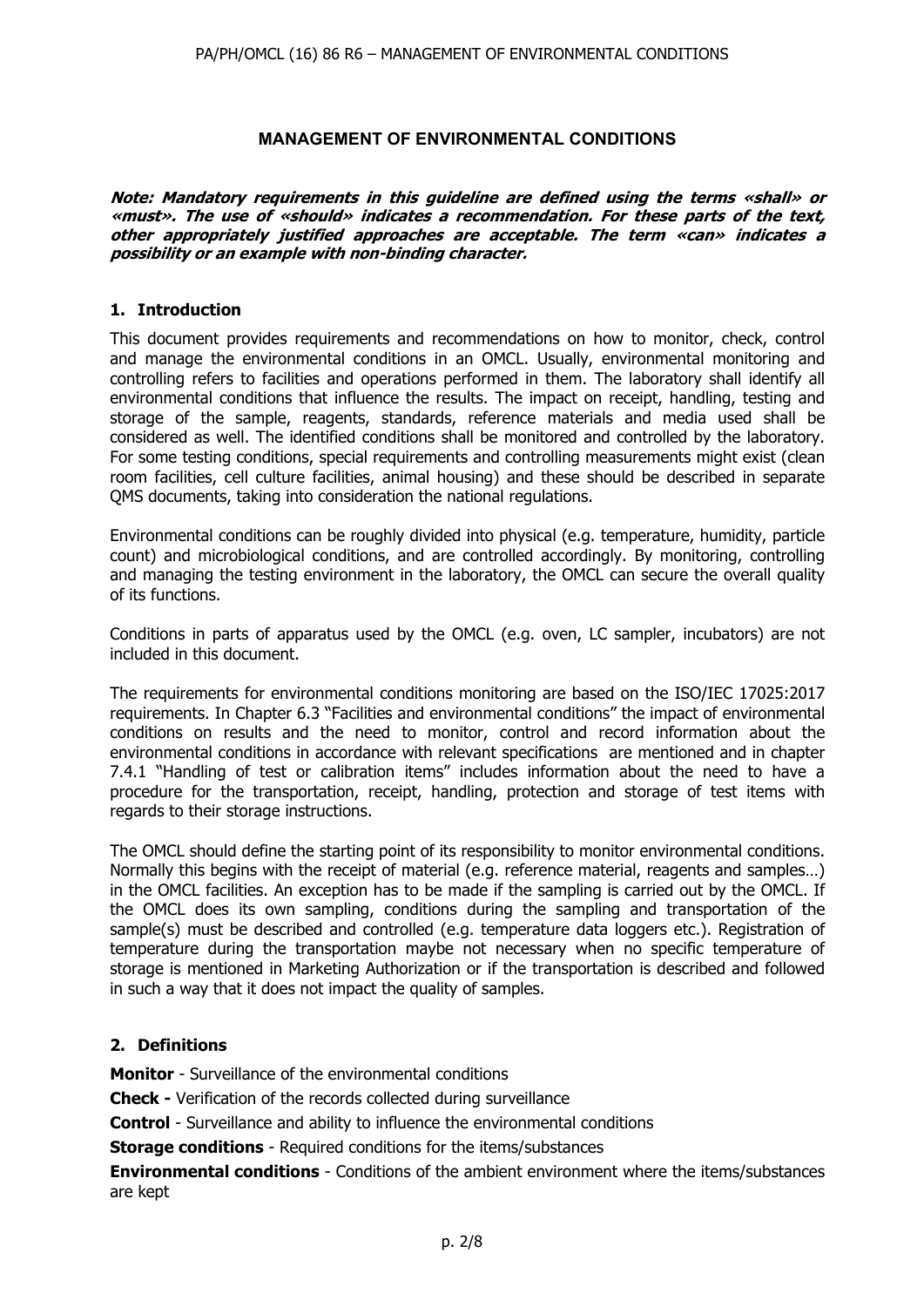**Cross-contamination** - contamination indirectly or directly through people, pests, equipment, organisms, procedures or products.

#### **3. Requirements for an OMCL's activities**

The main task of an OMCL is to perform analyses on medical products. The environmental conditions may have an impact on the products tested and on the results of the testing performed in the laboratory.

The OMCL shall evaluate possible risks posed by environmental conditions on the quality of results using a risk based approach and should strive to minimise risks caused by inappropriate conditions.

Examples of controllable parameters:

- 1. Critical parameters with impact on substances and samples:
	- Humidity
	- Temperature
	- Light
	- Cross-contamination
	- Particle counts (viable, non-viable)

May affect:

- Stability of sample (degradation of samples and variations of volume in case of liquid samples and sample solutions)
- Stability of standard and reference material (integrity in terms of degradation and variations of volume in case of solutions)
- Stability of test kits used
- Detection of additional microorganisms

These could be minimised by e.g. controlling temperature and humidity levels (air conditioning), having separate working areas and ensuring proper working conditions.

- 2. Critical parameters with impact on equipment:
	- Vibrations
	- Wind or airflow (ventilation)
	- Energy or other essential goods (e.g. analytical gases)
	- Temperature or humidity
	- Light and radiation

These could be minimised by for example constructional measures, positioning the equipment properly, stable work surfaces, automatic temperature and humidity control and regular cleaning of equipment.

- 3. Other critical parameters:
	- Contamination
	- Dust

These can be minimised by performing regular cleaning of the facilities. Clear requirements and description for the cleaning should be given in a SOP or in other QMS documentation and/or in a contract with the service provider. It is recommended to monitor the effect of cleaning at regular intervals and to perform a risk evaluation if considered necessary (e.g. in special cases like clean room facilities).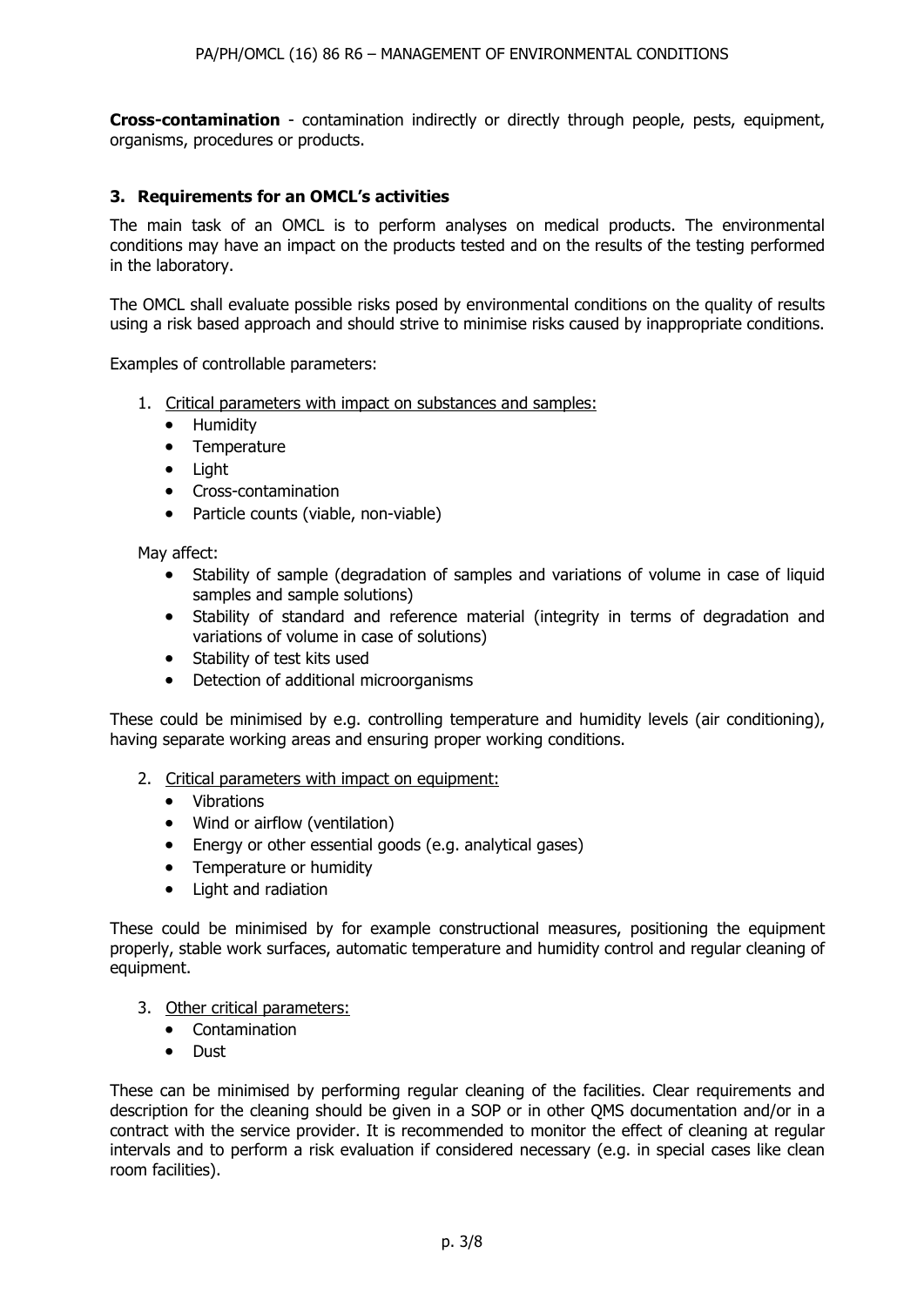#### **4. Areas within the OMCL's activities**

The OMCL shall define the requirements for environmental conditions management on the basis of the activities, areas, equipment, rooms or defined places applicable to the OMCL. For critical activities, deviations from the stated conditions shall be documented and commented on if the reliability of the results is questioned.

Temperature excursions should be documented and their potential impact assessed. The use of Mean Kinetic Temperature (MKT - a simplified way of expressing the overall effect of temperature fluctuations during storage or transit of sensitive goods) can be useful for this evaluation.

Humidity only needs to be checked in rooms where, for the analyses and/or operations performed, there is a potential effect on the quality of the results or when the laboratory rooms have issues with air conditioning/ventilation system.

| <b>Activity</b>                                                                                                          | <b>Critical parameter</b>                | <b>Requirement</b>                                                                                                                                      |
|--------------------------------------------------------------------------------------------------------------------------|------------------------------------------|---------------------------------------------------------------------------------------------------------------------------------------------------------|
| Storage room (room<br>temperature)                                                                                       | Temperature                              | $15 °C - 25 °C$<br>(Ph.Eur. General Notices)                                                                                                            |
| Storage room (cold or<br>cool)                                                                                           | Temperature                              | 8 °C to 15 °C<br>(Ph.Eur. General Notices)                                                                                                              |
| Storage room<br>(refrigerator)                                                                                           | Temperature                              | $2^{\circ}C - 8^{\circ}C$<br>(Ph.Eur. General Notices)                                                                                                  |
| Storage room (deep-<br>freeze)                                                                                           | Temperature                              | Below -15 °C<br>(Ph.Eur. General Notices)                                                                                                               |
| Room for sample<br>preparation                                                                                           | Temperature, humidity<br>(if applicable) | 15 °C - 25 °C, 20 - 80% RH (usually)                                                                                                                    |
| Balance room                                                                                                             | Temperature, humidity,<br>vibration      | 15 °C-25 °C, for humidity see OMCL<br>GL "Qualification of balances" (for<br>information only: typically 40-60% of<br>relative humidity), no vibrations |
| Qualification of automatic<br>pipettes (and Volumetric<br>Glassware)                                                     | Temperature, humidity                    | 15°C-30°C, for humidity see OMCL GL<br>"Qualification of piston pipettes"                                                                               |
| Equipment room (no<br>sample preparation,<br>equipment with closed<br>system e.g. HPLC auto<br>sampler cooling function) | Temperature, humidity<br>(if applicable) | Manufacturer requirements                                                                                                                               |
| Sterility testing                                                                                                        | Particle and microbial<br>Counts         | GMP Eudralex Vol 4 Annex 1                                                                                                                              |
| Particulate contamination                                                                                                | Particle counts                          | Ph. Eur. 2.9.19                                                                                                                                         |

Examples (not exhaustive):

#### **5. Environmental conditions in the chemical testing laboratory**

In the chemical testing laboratory the most critical parameters are temperature and humidity. For monitoring both parameters, manual devices or automatic systems can be used. The frequency of monitoring, calibration intervals of the measuring devices and action in case of excursions must be defined.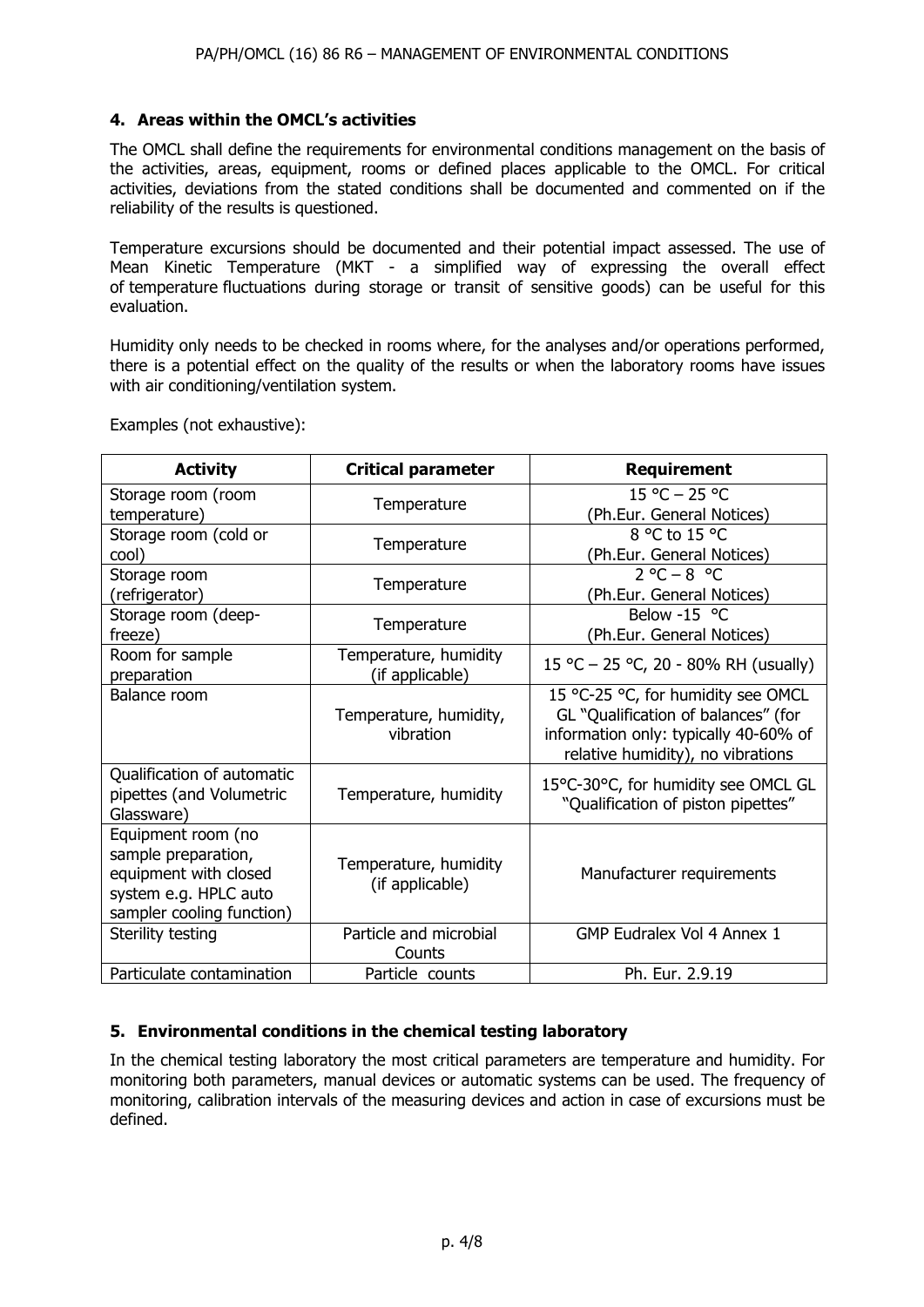Sources to define minimum requirements for the temperature are for example:

- Ph. Eur. chapter 1 "General notices" 1.2 "Other Provisions applying to General Chapters and Monographs" in which temperatures for analytical procedures are given
- Ph. Eur. Substance monographs
- Pharmaceutical file of finished products, as well as the labelling on the package
- CoAs of substances which contain storage requirements
- Information given by the manufacturer of test kits
- Information given by the manufacturer of equipment
- Definition of acceptable temperature limits from other sources (e.g. pH-measurement).

Humidity is critical if hygroscopic material is processed during analyses. Therefore special measures, such as use of special cabinets, should be taken.

#### **6. Environmental conditions in the microbiological testing laboratory**

The environmental condition requirements for a microbiological laboratory are more specific than those for a chemical laboratory due to the nature of microbiological testing. The most important environmental requirements include microbial counts, non-viable particle counts (clean rooms), temperature, humidity (if applicable) and cross-contamination. There may also be special facilities in the microbiological laboratory which have specified requirements like clean room, isolators and cell culture facilities. For the proper environmental control, a risk analysis for the critical phases of work should be carried out to define environmental sampling and measurement points. The risk analysis should be updated regularly.

Temperature and humidity control can be done either manually or automatically, and special attention must be paid to monitoring room temperature and humidity level. Appropriate limits for both temperature and humidity must be set. Frequency of monitoring must be described and fluctuation of temperature and humidity with seasonal changes must be considered, if necessary.

Regarding sterility testing environmental control must be done according the facility and area where it is performed. If the laboratory has a clean room facility for sterility testing, the facility must be controlled appropriately. In clean room facilities the environmental conditions measured are both physical and microbiological. Physical measurement includes, in addition to temperature and humidity, differential pressure monitoring and total particle counting which is also used for defining the cleanliness class of the facility (A, B, C, D or ISO 1 to ISO9). Microbiological measurements are also used for class definition and monitoring the effectiveness of aseptic working conditions inside the facility. Detailed definitions and descriptions for clean room facilities can be found in:

- EN ISO 14644 series for cleanrooms (1-4)
- GMP Eudralex Vol 4 Annex 1
- $\bullet$  Ph. Fur. 2.6.1

If an isolator is used for sterility testing, environmental control must also be performed taking into consideration the inside of the isolator and the surroundings according to the background environment classification. Access to the isolator area must be limited to essential staff to avoid cross-contamination. Monitoring should be carried out according the result of the risk analysis. Detailed definitions and descriptions for isolators can be found in:

• PIC/S Isolators used for Aseptic Processing and Sterility Testing (PI 014-3) Sept 2007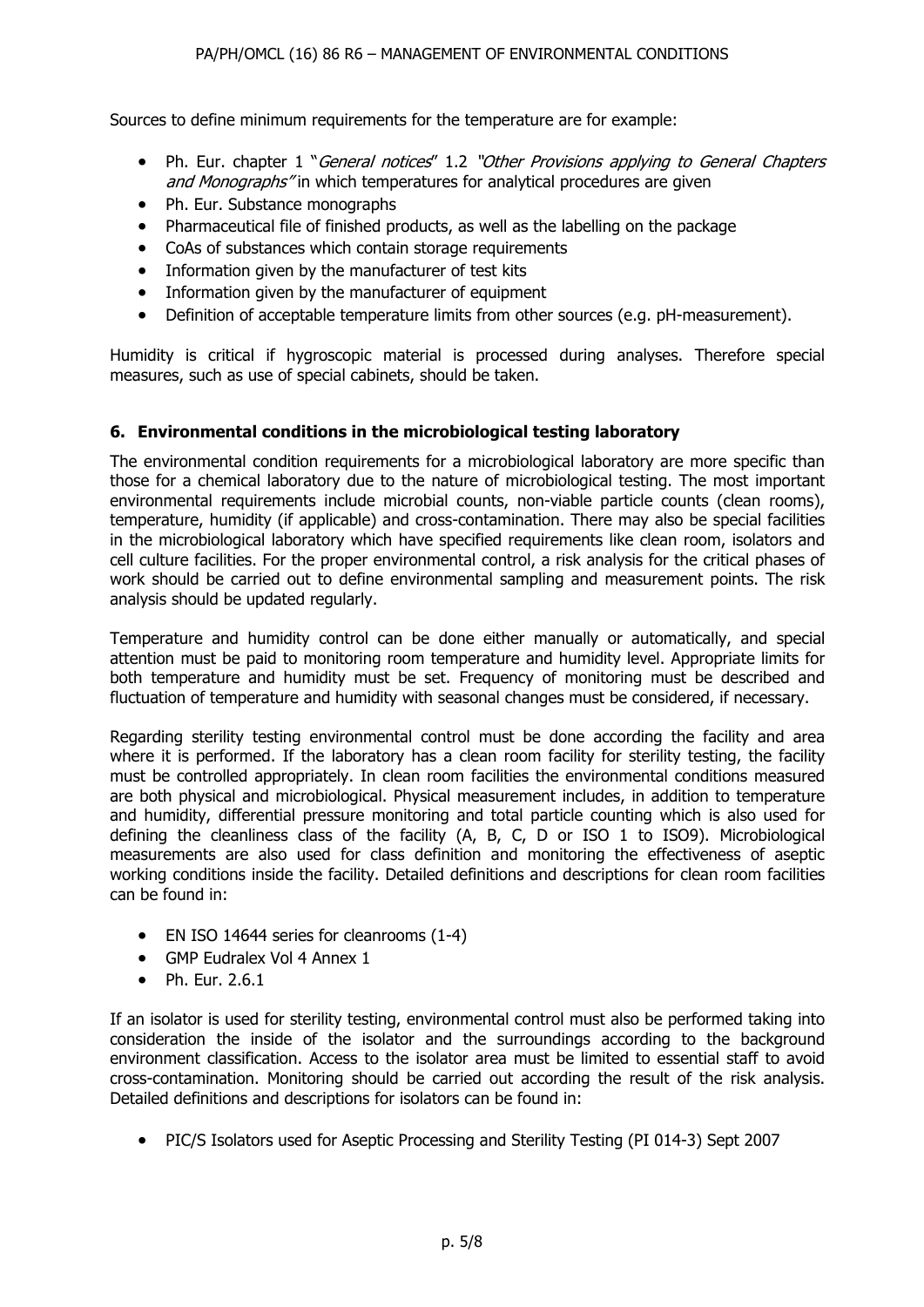#### **7. Systems, equipment and devices for monitoring of environmental conditions**

The OMCL shall establish one or more systems, depending on the parameter(s), for monitoring the environmental conditions. Systems can be either manual or automated computerised controlling systems. The environmental monitoring system should be described in QMS documents.

The measurement devices used have to be calibrated and/or qualified with respect to EDQM equipment guidelines or general requirements and should be embedded on the OMCLs' QMS. The devices also must have a useful reading precision depending on the requirements and the working range.

In the case of use of an external service, the supplier has to prove compliance with the requirements of the OMCL and should be included in the list of OMCLs' external suppliers.

In cases of both external or internal calibration of the measuring devices used for environmental monitoring, the OMCL shall evaluate the calibration certificate and approve it, after checking if the measuring ability of the device still meets the requirements of the laboratory and it is within the predefined specifications. In the event of deviation the laboratory, where appropriate, shall implement actions, such as for example applying corrective factors in respect of the acceptance limits of the measurement.

The OMCL should evaluate the overall effectiveness of its environmental controlling policy, e.g. with the help of risk analysis. All critical phases regarding handling of the sample should be taken into consideration as well as equipment, materials, reagents, chemicals etc. In the environmental controlling system the places where these devices are put must be defined in the area or room, considering specific conditions (e.g. not next to GC-oven, 30 cm above working table, in front of balances…).

Mapping of areas and definition of locations of control devices are recommended when a parameter is especially critical or when inhomogeneity of a room is well known and important. The mapping of areas can be done by placing one or several probes in different locations during a specified time, to obtain results and to evaluate which are the most critical places and the number of probes needed for continuous monitoring. Normally for rooms, winter and summer mapping is performed to evaluate the conditions in the most extreme environmental conditions, according to your risk evaluation.

The location of these devices must not be changed without separate evaluation and justification. Depending on the type of activity performed in the facility, mapping the possible points of higher risks and thus sampling of the area might be useful (e.g. settle plates in clean room facilities).

The OMCL should define the measurement interval and the type of measurement in QMS documentation based on risk assessment.

Examples of typical measurement devices:

- Thermo hygrometer
- Thermometer
- Min-max thermometers
- Electronic probes such as local data loggers
- Data loggers with connection to server
- Agar plates/contact plates for monitoring microbiological contamination
- Air samplers (microbiological contamination)
- Particle counter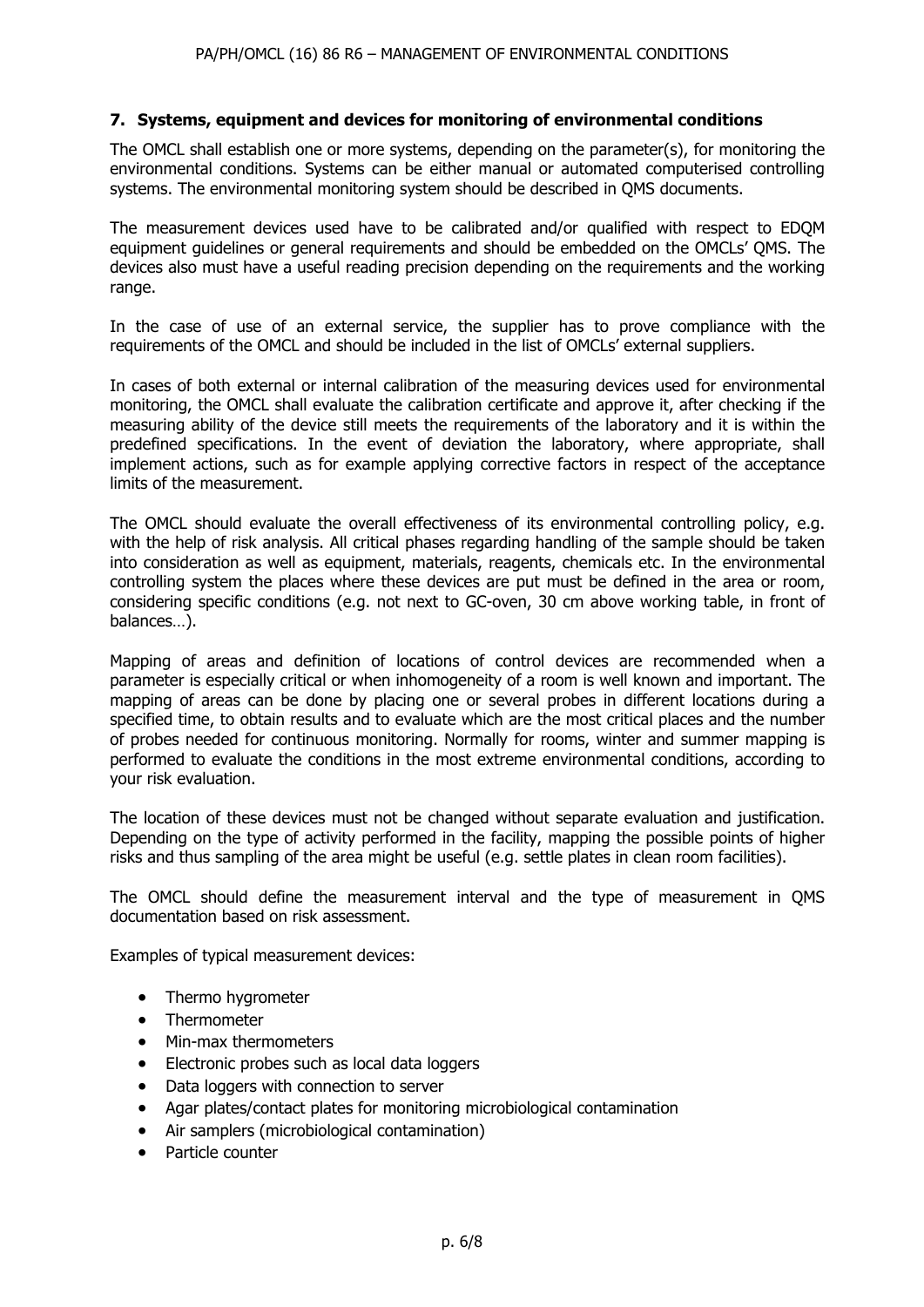#### **8. Examples of frequency for monitoring of environmental conditions**

The frequency for environmental monitoring should be defined. The frequency decided must be based on risk analysis and existing trends in the laboratory environment. When defining frequencies for different monitoring points, the importance of the measuring condition for the function to be monitored must be considered. Some examples of monitoring frequencies are given below, but it is a responsibility of the laboratory to define these according to needs:

- Temperature monitoring: one point every 30 minutes using a computerised surveillance system
- Evaluating the minimum and maximum temperature once a week using a min/max thermometer
- Microbiological contamination: evaluation of the microbial counts / bioburden in the air/on the surfaces by an appropriate method (e.g. air sampler, settle or contact plates). Frequency of sampling should take into account the type of activities being conducted based on a risk analysis, with a special focus on the "at work"

The results obtained by the monitoring systems shall be checked periodically and records of the checks shall be available. This check is even more critical when the measurement devices do not have an alarm system.

#### **9. General managing of environmental conditions**

Environmental control and monitoring management in the OMCL should be based on evaluated conditions and risk factors, existing and known, in the laboratory (using e.g. trend analyses as one tool for evaluation). There should be appropriate SOP's in place to describe required actions to maintain suitable conditions for different laboratory functions including predefined points and measures of intervention if the compliance of the detected environmental conditions is endangered.

There should also be a contingency plan in place, which includes at least, but is not limited to, these:

- Responsible persons to be informed about events (including during the night and at weekends)
- Contact data of the supplier (such as telephone number, e-mail...)
- Deputies of responsible persons
- Backup systems
- Reaction times
- Actions to be taken in case of emergency
- Actions in case of deviation

Any deviation of the required environmental conditions and the impact on the results shall be evaluated, documented and shall be included in the Quality Management System for implementation of actions.

For the evaluation of the impact of the deviation on the results the following sources can be useful:

- MAH files, stability part
- Contacting the MAH
- Contacting the supplier
- Supplier catalogues
- Former deviations

The conclusions and actions implemented have to be justified on a scientific basis and documented.